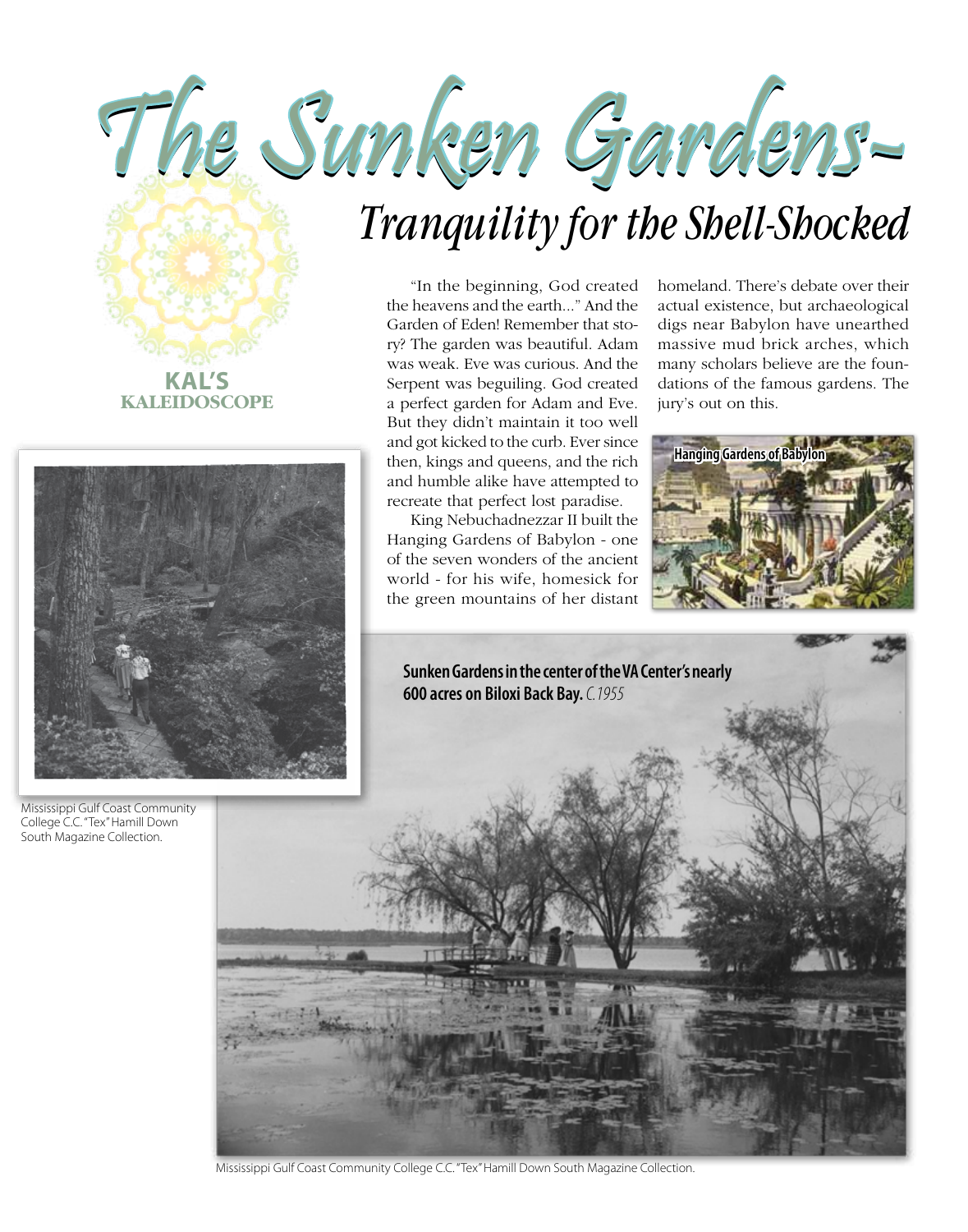In the early days of the French Revolution, Marie Antoinette is often quoted as saying, "Let them eat cake," to a mob of starving Parisians who had marched to Versailles, the gilded palace of the Bourbon kings. The jury's also out concerning dear Marie's statement, but there's one thing that's not in doubt: The meticulous manicured gardens of Versailles are some of the most magnificent in the world.

Closer to home, Bellingrath Gardens has been tried by a jury of its peers and found guilty - guilty of being one of the South's grandest gardens. Created in 1927 by Bessie Mae and Walter Bellingrath, then president of Mobile's Coca-Cola Bottling Company, the gardens are a testament to their love of Southern horticulture and continue to delight thousands of visitors year round.

Perhaps the famous gardens of the world were an inspiration to two local gentlemen who were instrumental in creating a once-lush Eden called the Sunken Gardens. Major Eugene Hiller, the manager of the Biloxi Veterans Administration Hospital in the late 1930s, is said to have taken his wife's love of roses to heart. That love put him on a path that eventually lead to the tranquil paths of the Sunken Gardens. And Frotscher Steckler, a friend and employee of the





Major, created those paths.

According to Frotscher's son, Judge Sandy Steckler of Biloxi, his father

moved his family from New Orleans to the Coast in the late 1920's. Frotscher's father owned and operated a very successful business in New Orleans, The Steckler Seed Company. And Frotscher followed in his father's footsteps, setting up his own seed business, which was once located on Biloxi's Reynoir Street. But his dreams of success, like his seed business, evaporated in

the suffocating folds of a cloak worn by Ol' Man Depression. Like a good father should, Frotscher sought other ways to provide for his family. And he soon discovered the Civil Service jobs at the Biloxi VA were his ticket out of the financial chaos created by the stock market crash of 1929.

A 1959 Daily Herald article stated: "Frotscher R. Steckler, well-known along the Coast as a horticulturist, landscape designer and flower arranger... was announced as Biloxi's outstanding citizen...in the Hurricane Room of the Buena Vista Hotel...." That outstanding citizen had also been instrumental in the beautification of Keesler Field, planting flowers and shrubs around the administration buildings, and trees on the grounds. That beautification caught the eye of Major Hiller, and the rest, as they say, is history.

The Sunken Gardens, as they were aptly called, were nestled in a ravine located at the northwestern end of the VA grounds. The ravine, separating one of the hospital buildings from the nurse's dormitory, was traversed by a decorative wooden bridge. Neither Judge Steckler nor anyone else I spoke to could tell me exactly when the gardens were first conceived and created. But it is certain that Frotscher, along with his landscaping training, was the driving force behind them. The gardens were also a source of fascination for yours truly, when, as a boy, I often explored them in the carefree days of my youth.

My father, the Marine, was oft times a patient at the VA due to a heart problem created by childhood rheumatic fever. From an early age,